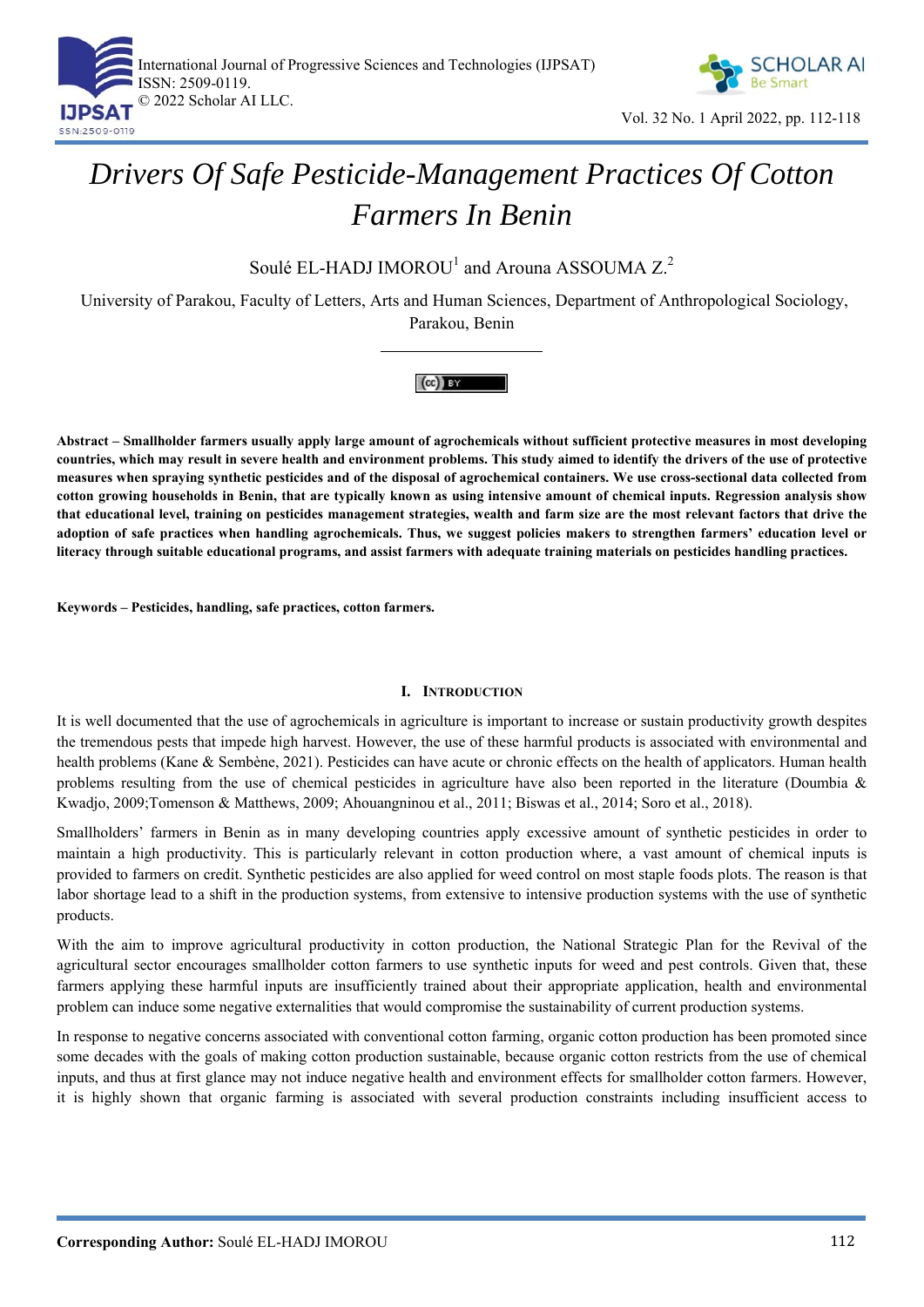biopesticides and their inefficiencies, and lower yield, which slows down the farm economic performance. In this context, providing farmers with adequate tools that can increase awareness towards safe behaviors is highly desirable. For instance developing information and training campaign about the use of personal protective equipments (APPE) and safe disposal of chemical containers is expected to sustain human health.

There is little statistical evidence on the role of education campaigns and training programs on the use of APPE since the focus has been more on assessing the role of training on the quantity of pesticides used. Moreover, exposure to synthetic pesticides by cotton farmers during application, for a long time and without adequate protective equipment, is a major source of risk to their health. The risk of exposure could be significantly reduced if farmers wear full personal protective equipment (Dümmler, 1993). Personal protective equipment plays a very important role in reducing operator exposure to plant protection products (Toe et al., 2013). It is necessary for the person who sprays synthetic pesticides to respect hygiene standards including the wearing of Personal Protective Equipment (APPE) in order to minimize health risks (Ahouangninou et al., 2019).

Using cross-sectional data for cotton smallholders from Benin, we examine the drivers of farmers' use of personal protective equipments when applying pesticides, and farmers' disposal of agrochemical containers. We specifically put emphasis on education and training about suitable pesticides management practices. Applying probit regression suggests that education level, farm size and training on pesticides management practices drive the use of APPE and proper disposal of chemical containers. Wealth has significant positive effects only on the use of APPE.

The rest of this paper is structured as follows. We present the methodology including data collection, and econometric modeling, followed by the results and discussion sections. Finally come conclusion, along with the implications of our study.

## **II. METHODS**

#### **2.1. Data collection**

We conducted this study in four main cotton growing districts in Benin, selected on the basis of the weight of cotton production and the diversity in terms of agro-ecological areas. A total of 951 households were surveyed during the data collection stages. These households were surveyed randomly proportionate to the total number of conventional farmers in each selected district and village. Detailed data about farmers demographic and socio-economic characteristics including sex, age, education, household size, assets holdings, training on pesticides management practices, etc. information regarding the use of different personal protective equipment such as goggle, coat, etc., various practices for disposal of handling of chemical containers such as thrown in a river, in a crevasse, in the bush, buried, burned, etc. were collected. Precisely, the household head or the main cotton growing household member was asked to respond to our questions.

#### **2.2. Outcome variables**

We refer in this paper to two different outcomes variables that capture safe practices about handling of chemical pesticides and containers. The first one is the use of personal protective equipment for pesticides handling. Instead of using a dummy variable that denotes whether a given household uses at least one personal protective equipments as done in Zapata Diomedi & Nauges (2016), we ensure that wearing at least one APPE would not sufficiently proxy for safe practices regarding the use of APPE, since the majority of households in our data uses at least one APPE. In order to capture most variations regarding appropriate use of APPE, we define a dummy variable that takes the value of one, if the household uses at least four APPE. This variable proxies for appropriate protection during pesticides preparation and application.

As, it is also documented that smallholders in developing countries mishandle pesticides containers by using them for other households purpose, we use WHO (1999) classification of safe and risky practices when handling chemical pesticides containers, although all practices are potential inappropriate for human health and environment. Thus, this variable takes the value of one, if the household either burned or buried, but these practices are considered as appropriate although they stand as less damaging practices. Risky behaviors such as throwing the chemical containers in a river, into the bush, or disposing them in a natural hole, gully or crevasse, take the value 0, and are considered as the most dangerous practices. It is important to note that households that used both least damaging and most dangerous disposal of chemical containers are classified as relying on unsafe practices, thus take the value of 0.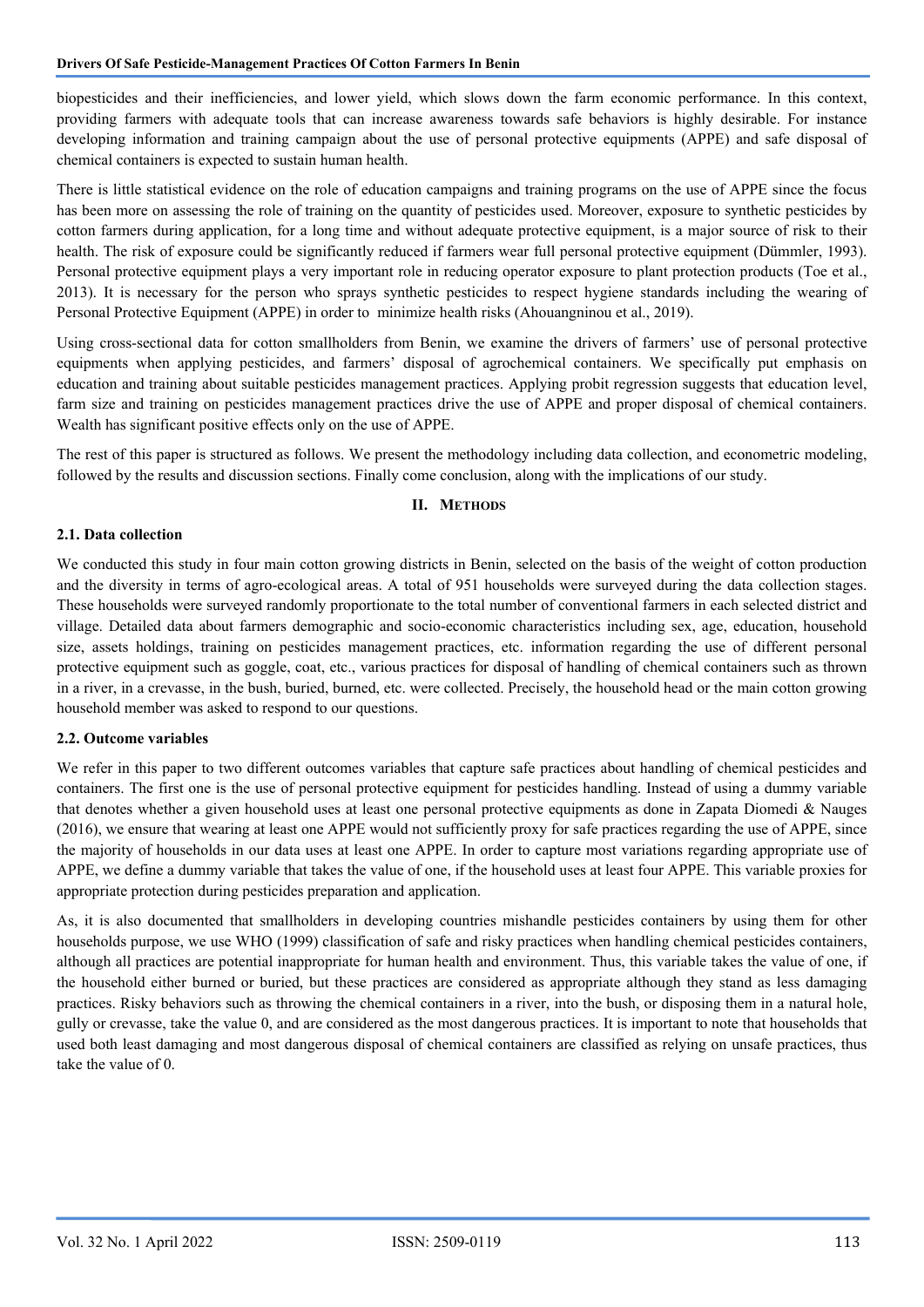#### **2.3. Modelling**

In studies of agricultural innovation adoption or adaptation several analytical methods are used, mainly econometric models. Logit or Probit models are the two logistic regression models commonly used to analyse the adoption or adaptation decision. Depending on the nature of the dependent variable (dichotomous dummy or with more than two modalities), multinomial models are also used (Lansink et al., 2003; Yegbemey et al., 2014; Afouda et al., 2020). The bivariate Probit model was chosen in this study because for both models of personal protective equipment adoption and chemical container use, the dependent variable is dichotomous (yes or no). We express the probability of adopting safe practices when handling pesticides as:

$$
A_i = \beta_0 + \beta X_i + u_i
$$

Where A is the probability of using personal protective equipment for the first model and the probability of adopting safe practice for the disposal of chemical containers for the second model.  $β_0$  represents the constant,  $X_i$  the socio-economic factors that influence the use of protective equipment or the appropriate disposal of chemical containers. Thus, the influence of the socioeconomic factors on the probability of adopting APPE or on the probability of adopting safe practice for the disposal of chemical containers, is judged through the sign of the vector of the coefficient β. Considering this specification, socio-economic characteristics such as: household head age, experience in cotton farming, sex, years of education, household size, dependency ratio, cotton area, total land owned, household assets, training on pesticides management practices are included as explanatory variables in each equation.

#### **III. RESULTS**

#### **3.1. Descriptive evidence**

#### **3.1.2. Personal protective equipments**

The average age of cotton farmers in the study area is 42.14 years. Farmers using appropriate personal protective equipments are slightly older than those who do not use them. But this difference is not statistically significant. Similarly for experience in cotton cultivation and gender, the differences in the average values between farmers wearing protective equipments and those without wearing, are not statistically significant. On the other hand, the average years of education are respectively 1.41 years, 1.88 years, 1.28 years for all farmers, farmers using and those who do not use appropriate protection. This difference between farmers using protective equipments and their counterparts, is statistically significant at the 5% level. This implies that education level is different between the two groups regarding the appropriate use of personal protective equipments. We also observe a significant difference in dependency ratio at the 5% level. The difference in area for cotton cultivation for APPE users and non-users is significant at the 1% level. Therefore, the larger the area cultivated with cotton is, the more the producer uses the APPE. As well, there is also a significant difference in the total area owned by the households. For the types of APPE use, 90% the households in our sample use long trousers, 38% use boots, 34% use mask, 30% use gloves and 14 and 13% use coat and goggles respectively.

|                                   | All   | APPE (No) | <b>APPE</b> | P-value |
|-----------------------------------|-------|-----------|-------------|---------|
|                                   |       |           | (Yes)       |         |
| Household head                    |       |           |             |         |
| Age                               | 42.14 | 42.16     | 42.04       | 0.887   |
| Number of years in cotton farming | 14.87 | 14.74     | 15.38       | 0.346   |
| $Sex (1 = male)$                  | 0.94  | 0.94      | 0.96        | 0.176   |
| Years of education                | 1.41  | 1.28      | 1.88        | 0.019   |
| Household Household size          | 7.19  | 7.10      | 7.50        | 0.193   |

Table 1: descriptive statistics regarding appropriate use of APPE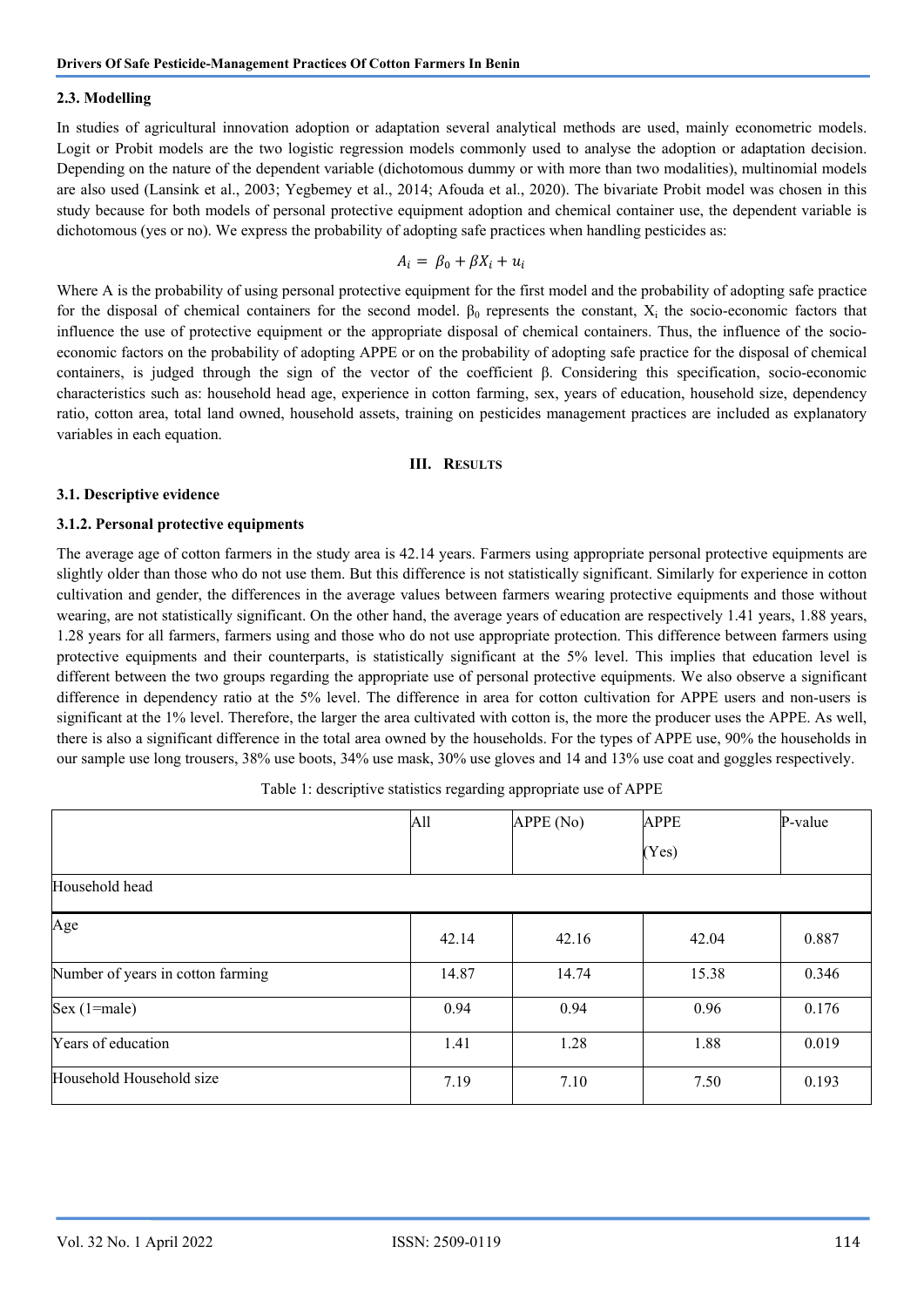| <b>Drivers Of Safe Pesticide-Management Practices Of Cotton Farmers In Benin</b> |  |
|----------------------------------------------------------------------------------|--|
|----------------------------------------------------------------------------------|--|

| 0.41  | 0.41  | 0.38  | 0.035   |
|-------|-------|-------|---------|
| 3.36  | 3.11  | 4.29  | < 0.001 |
| 13.86 | 12.92 | 17.43 | 0.041   |
| 2.16  | 2.09  | 2.44  | 0.272   |
|       |       |       |         |
| 0.17  | 0.16  | 0.19  | 0.371   |
|       |       |       |         |
| 0.90  | 0.89  | 0.95  | 0.017   |
| 0.15  | 0.14  | 0.19  | 0.108   |
| 0.38  | 0.24  | 0.91  | < 0.001 |
| 0.30  | 0.14  | 0.89  | < 0.001 |
| 0.13  | 0.06  | 0.41  | < 0.001 |
| 0.34  | 0.25  | 0.66  | < 0.001 |
| 951   | 753   | 198   |         |
|       |       |       |         |

# **3.1.3. Disposal of chemical containers**

We only observe a significance difference between households that appropriately dispose chemical containers and those who do not dispose them appropriately regarding dependency ratio and total land cultivated with cotton. In regards to the disposal of chemical containers, 34% of the households in our data appropriately dispose pesticides containers. As part of risky practices, 38% of households in our sample, left empty chemical containers on the plot, 27% threw them into the bush, 11% reused them for household purposes, 3% disposed them in a natural hole, gully or crevasse, and 1% threw them in a river of stream. Two practices are considered as subjectively safe, because they avoid direct contact with human. 36% and 26% of the surveyed households burned or buried the empty chemical pesticides containers.

Table 2: descriptive statistics regarding the disposal of chemical containers

|                                   | All   | Risky disposal | Safe<br>acceptable<br>or | P-value |
|-----------------------------------|-------|----------------|--------------------------|---------|
|                                   |       |                | disposal                 |         |
| Household head                    | 42.14 | 41.74          | 42.93                    | 0.129   |
| Age                               |       |                |                          |         |
| Number of years in cotton farming | 14.87 | 14.66          | 15.28                    | 0.306   |
| Sex $(1=male)$                    | 0.94  | 0.94           | 0.94                     | 1.000   |
| Years of formal education         | 1.41  | 1.47           | 1.30                     | 0.388   |
| Household size                    | 7.19  | 7.30           | 6.96                     | 0.139   |
| Dependency ratio                  | 0.41  | 0.43           | 0.37                     | < 0.001 |
| Cotton area (ha)                  | 3.36  | 3.19           | 3.68                     | 0.037   |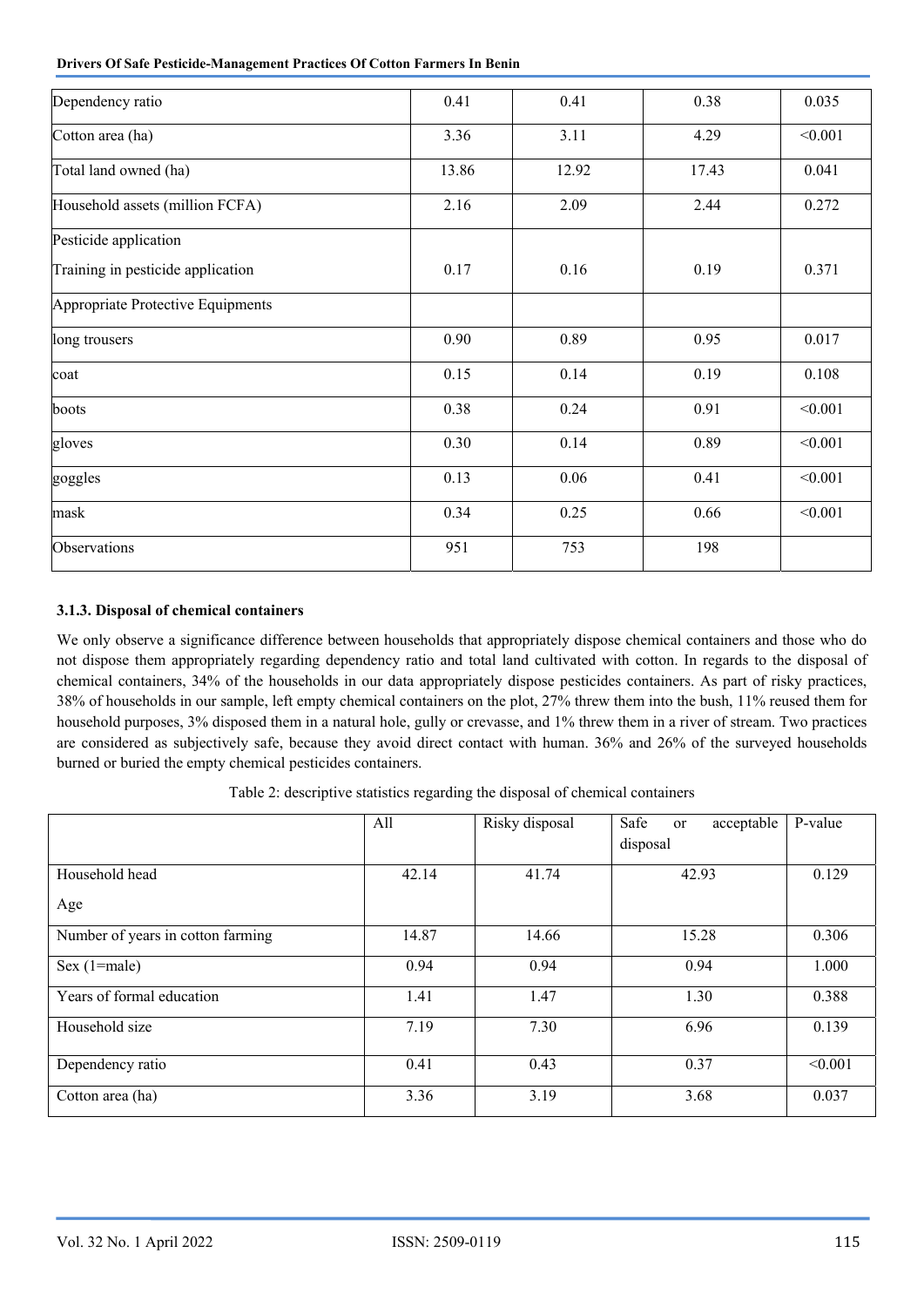**Drivers Of Safe Pesticide-Management Practices Of Cotton Farmers In Benin** 

| Land owned (ha)                               | 13.86 | 13.57 | 14.42 | 0.402   |
|-----------------------------------------------|-------|-------|-------|---------|
| Household assets (million FCFA)               | 2.16  | 2.11  | 2.26  | 0.621   |
| Left on the plot                              | 0.38  | 0.58  | 0.00  | < 0.001 |
| Thrown into the bush                          | 0.27  | 0.40  | 0.00  | < 0.001 |
| <b>Buried</b>                                 | 0.26  | 0.16  | 0.47  | < 0.001 |
| Thrown in a river or stream                   | 0.01  | 0.01  | 0.00  | 0.260   |
| Burned                                        | 0.36  | 0.25  | 0.57  | < 0.001 |
| Reused for household purposes                 | 0.11  | 0.17  | 0.00  | < 0.001 |
| Disposed in a natural hole, gully or crevasse | 0.03  | 0.04  | 0.02  | 0.252   |
| Other                                         | 0.02  | 0.03  | 0.00  | 0.009   |
| Observations                                  | 951   | 630   | 321   |         |

## **3.3. Econometric results**

## **3.3.1. Drivers of use of APPE**

In the regression model, several variables were introduced to determine those that influence the use of APPE. Among these variables we have: gender, age of the household head, number of years of education, experience in cotton growing, household size, dependency ratio, household capital, training in fertilizer application, and the districts dummy. The binary probit regression model shows that the number of years of education positively and significantly influences the use of APPE at the 1% level. So, an additional one-year increase in education increases the probability of using appropriate personal protective equipment by 0.01. Also the household capital variable has a significant and positive effect on the use of the APPE at the 10% threshold. Thus, the more the household has financial capital, the more the producer is inclined to use APPE. Cotton area also positively influences the use of APPE at 1% threshold. In other words, larger farms apply relevant protective measures. From the analysis of the data, it stands out that training in the application of the pesticide increases the probability of using APPE by 0.09 at the 5% statistical threshold.

#### **3.3.2. Drivers of disposal of pesticides containers**

The second regression consisted in identifying the factors that influence the risky or safe behavior of cotton producers in the study area. Indeed, the factors introduced in the model are the same as those introduced in the first model. It appears that: household size influences significantly and negatively the behavior of the producers. The analysis results show that an increase of one person in the household decreases the probability of adopting a safe behavior by 0.01. On the other hand, the area under cotton cultivation positively and significantly influences one of the safe behaviors. According to these analytical results, the increase of one hectare of cotton area increases the probability of adopting safe practices by a very small portion (0.0008) at the 1% threshold. Training of producers in pesticides application also positively and significantly influences behavior with regard to synthetic pesticides at the 1% statistical threshold. The training received reduces the risk behavior of cotton producers by 0.27. This can be explained by the fact that trained farmers are aware about risks behaviors associate with poor handling of residues of synthetic pesticides.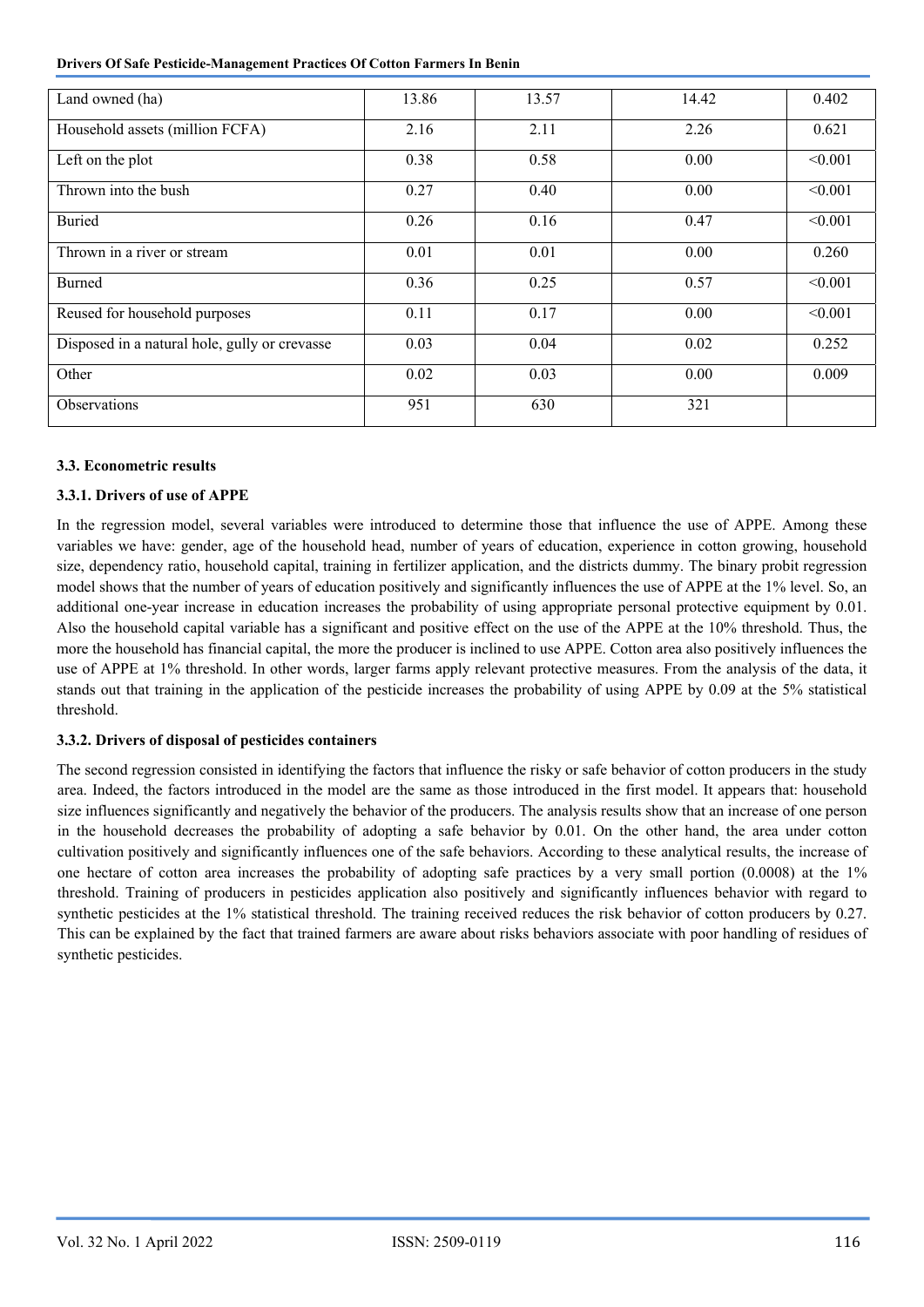|                                   | Drivers of appropriate pesticides handling practices |                    |  |
|-----------------------------------|------------------------------------------------------|--------------------|--|
|                                   | Use of APPE (Yes/No)                                 | Container disposal |  |
|                                   | (1)                                                  | (2)                |  |
| Gender (male)                     | $-0.04(0.07)$                                        | $-0.09(0.08)$      |  |
| Age of household head             | $-0.001(0.002)$                                      | 0.001(0.002)       |  |
| Years of education                | $0.01***$ (0.004)                                    | $-0.001(0.01)$     |  |
| Number of years in cotton farming | 0.002(0.002)                                         | 0.002(0.003)       |  |
| Household size                    | $-0.0004(0.005)$                                     | $-0.01**$ (0.01)   |  |
| Dependency ratio                  | 0.003(0.07)                                          | $-0.12(0.08)$      |  |
| log(Household assets)             | $0.03*(0.01)$                                        | 0.01(0.02)         |  |
| log(Cotton area)                  | $0.07***(0.02)$                                      | $0.08***(0.02)$    |  |
| Training in pesticide application | $0.09**$ (0.04)                                      | $0.27***(0.05)$    |  |
| District dummy                    | Yes                                                  | Yes                |  |
| Observations                      | 951                                                  | 951                |  |

#### Table 3: Probit regression results for use of APPE

Asterisks denote the following: \*\*\*  $p < 0.01$ , \*\*  $p < 0.05$ , and \*  $p < 0.1$ .

#### **3.3.3. Discussion**

Farmers with the goal of obtaining high yield, apply large amount of chemical inputs in cotton production, for weeds and insecticides control (Ahouangninou et al., 2011; Gouda et al., 2018). Cotton farmers in the study area are on average 42.14 years old and are most of them are male (94%). These descriptive trends are similar to those of Gouda et al. (2018), where in their study area the majority of cotton farmers is men. Although the crop grown is different, similar results are obtained by Ahouangninou et al., (2019) who find that 86.35% of market gardeners use phytosanitary products.

The analysis shows that education influences the use of APPE, consistent with the empirical literature. Zapata Diomedi & Nauges (2016) show that human capital (education) and training are important drivers of farmers' pesticide-handling practices. Moreover, Toe et al. (2013) and Soro et al. (2018) also reveal that the level of education positively influences the use of APPE. Ahouangninou et al. (2019), find that the professional experience and site location drive the use of APPE among market gardeners in Ouidah.

As for the appropriate disposal of chemical containers, our descriptive results are consistent with those of Gouda et al. (2018) who found that empty pesticides containers are either abandoned in nature, on cotton plots (73%), and are in some cases used for domestic purposes (25%). This is for storing oil for the kitchen, as a container for transporting porridge or drinking water for children going to the field or to school. They are rarely incinerated or buried in the ground. The types of equipments for protection during pesticide application noted in this study are the same as stated by Yuantari et al. (2015). These are protective glasses, masks, long shirts, hats, pants, boots and gloves.